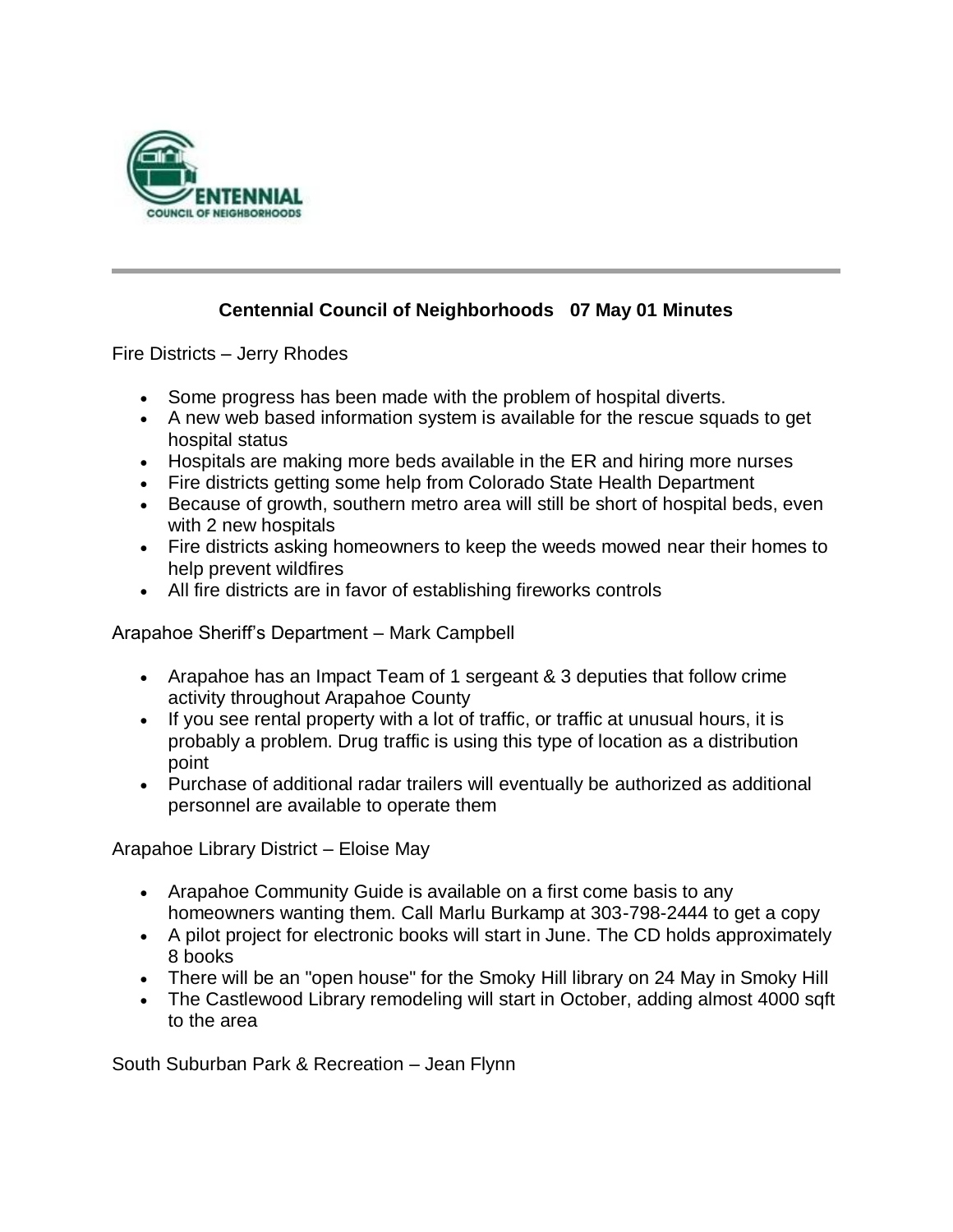- The Cornerstone Park project had 430 volunteers to help plant 300 trees and over 300 shrubs and is complete
- Of the eleven playgrounds remodeling projects scheduled,
- 3 are already complete
- 3 are approved but construction is not started yet
- 3 will be approved on 9 May
- 2 will be "community built" (by the local homeowners)
- Purchase of Family Sports Center is complete
- Eventually all capital improvement projects will be listed on web site
- Roller rinks and miniature golf courses must have Arapahoe County approval
- See web site [www.sspr.org](http://www.sspr.org/) or call 303-483-7016 for more information

Arapahoe Parks & Recreation – Rebecca Nash

- District bounded by Gun Club Rd Parker Rd & Arapahoe Rd Hampden Av
- Building a new swimming pool at Piccadilly & Riviera
- Extending existing trails and adding a new trail near the pool
- Call 303-730-6109 for more information

City of Centennial – Mayor - Randy Pye

- Another sink hole on Dry Creek at Adams. Pipe is in bad condition and will need replacement between University & Colorado within a year or so. Denver Water Board is responsible for work & costs.
- Willow Creek & Chapparal annexations should happen shortly. If over 50% of residents sign petition, there is no vote needed
- Centennial takes control of land jurisdiction from Arapahoe County at 12:01 a.m. on 9 May 01
- Centennial will begin to hear developer plans starting on Tuesday, 15 May at Justice Center
- There are 7 people on the planning commission and 5 people on the Board of Adjustment
- New King's Point development would have almost 7400 cars going through Chenango each day under present plans. Centennial is trying to prevent this from happening
- Centennial's share of the cigarette tax and vehicle tax from Colorado was denied. To make up the difference, \$500 K is being advanced to Centennial by Arapahoe County. The projects that the money was intended for will be completed by Centennial at a later date
- EPA is working with the Aliant company to do a clean-up of the toxic solvents on the old Honeywell property on Dry Creek Road near Holly Street
- Neighbors around Arapahoe High School are having problems with students parking in the residential areas. School trying to find additional areas for more parking by next year.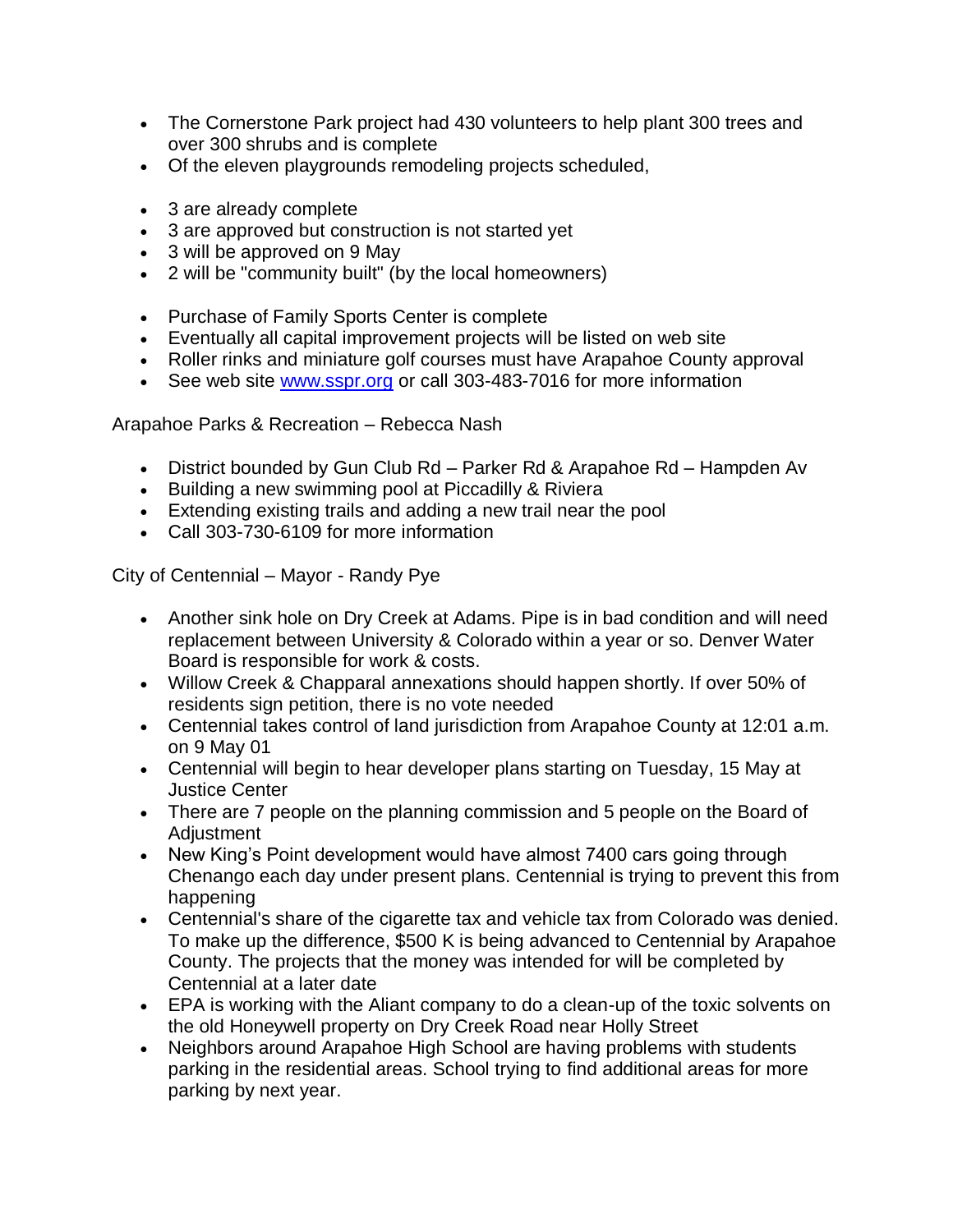- Centennial Council of Neighborhoods should be involved with:
- Reviewing developer plans
- Centennial airport problems
- Cherry Creek reservoir water quality
- Local transportation problems
- Centennial's Comprehensive Plan for managing growth
- Problems with future water supply
- Storm water management

City of Centennial – Council – Andrea Suhaka

- Centennial will allow sale of fireworks this year, but will review a ban on them for next year
- Problems mostly caused by illegal fireworks coming from Wyoming
- 9 of 22 sales lots are in Centennial

Budget report

| Start balance(Checking) 114.56 |          |
|--------------------------------|----------|
| <b>Expenses</b>                | 75.45    |
| <b>Ending balance</b>          | 29.11    |
| Start balance (Savings)        | 221.60   |
| Dues (income)                  | 945.00   |
| Interest                       | 3.12     |
| <b>Ending Balance</b>          | 1,169.72 |

It was moved by Ed Cohen, and seconded by Ty Henken, and unanimously voted by all the ACCORD and CENCON members that the money for the year 2001 would follow the neighborhood organization into whichever group they were a member of. The remaining money from year 2000 would be divided between ACCORD & CENCON based on the number of members going to each group.

## Election of Officers

An election was held to elect CENCON officers for 2001. All members present voted for the nominees unanimously. The results are:

President: Cathy Noon - Chapparal 1st Vice-president Brad Calbert - Cherry Knolls 2nd Vice-president Claudette & Ross Cooper - Arapahoe Meadows # 2 Secretary Frank Green - Homestead Farm Treasurer Gerry Cummins - Nob Hill/Ridgeview Hills

Name of group Centennial Council of Neighborhoods (CENCON)